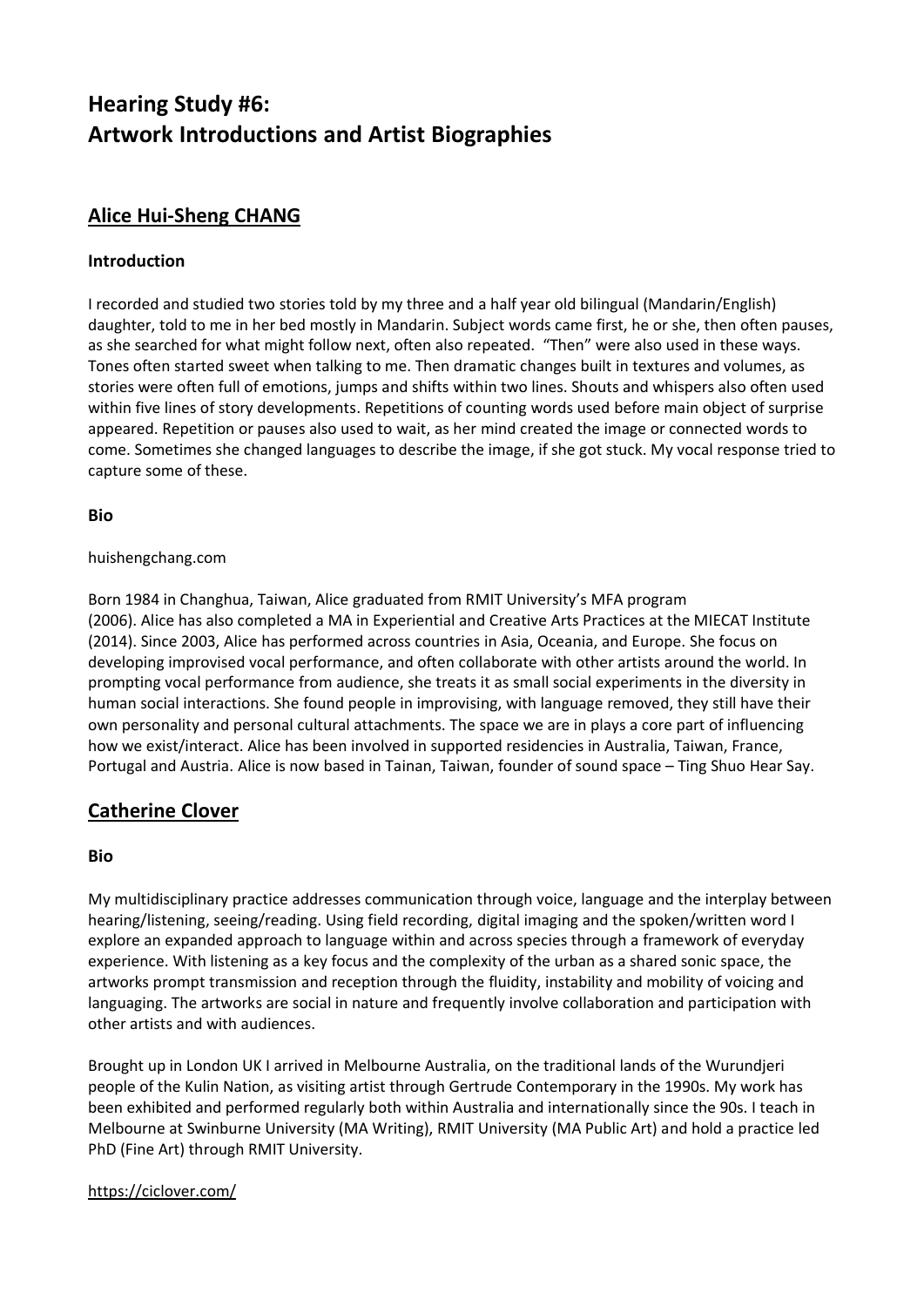# **Clare Halstead**

#### **Introduction**

In the daily tangle of life it can be hard to find space to listen so I chose to pay attention to what I was hearing on a long train journey through France. A group of four people excited about going on a ski-ing holiday caught my ear, especially the irregular patterns of their lively conversation and the way that different pitches of voice gained my attention.

I took notes in situ on the journey and later worked out how I would represent this. In thinking through the relationships between listening for repetitive patterns in speech and music and creating my own written response I chose to add a visual element to emphasise rhythm and pattern in the act of reading – much like poetry, but these pieces aren't intended as poems.

The first piece is about differences between speech and music and the second one is my response to the group on the train.

#### **Bio**

I have worked in the arts and cultural sector in south-east England for thirty years, working with artists and organisations to initiate and lead projects that engage people and open up opportunities for creativity, participation and learning. My own creative practice has included creating shadow theatre for children and writing fiction. I am a Fellow of the Royal Society of Arts and currently manage a creative hub in Worthing.

### **Dominique Hecq**

#### **Introduction**

This experimental piece takes its title from Elizabeth Bishop's poem of the same name. The opening line echoes Bishop's first two lines.

#### **Bio**

Dominique Hecq grew up in the French-speaking part of Belgium. She now lives in Melbourne on the land of the Wurundjeri people of the Kulin Nation. Hecq writes across genres and disciplines—and sometimes across tongues. Her creative works include a novel, five collections of short stories and twelve volumes of poetry. Among other honours such as The Melbourne Fringe Festival Award for Outstanding Writing and Spoken Word Performance, The Woorilla Prize for Fiction, The New England Review Prize for Poetry, The Martha Richardson Medal for Poetry, and the inaugural AALITRA Prize for Literary Translation in poetry from Spanish into English, Dominique Hecq is a recipient of the 2018 International Best Poets Prize administered by the International Poetry Translation and Research Centre in conjunction with the International Academy of Arts and Letters. A runner up in the 2022 Carmel Bird Digital Award, *Smacked & other stories of addiction* is her latest book in English.

## **Eric Wong**

#### **Introduction**

This is a pretty straight forward description of my experience of the speech. Before finalizing my idea, I thought about the similarities between how most Cantonese speakers from Hong Kong recite Chinese classic poetry and western meters, of which both 4/4 and 3/4 are common. However, due to my lack of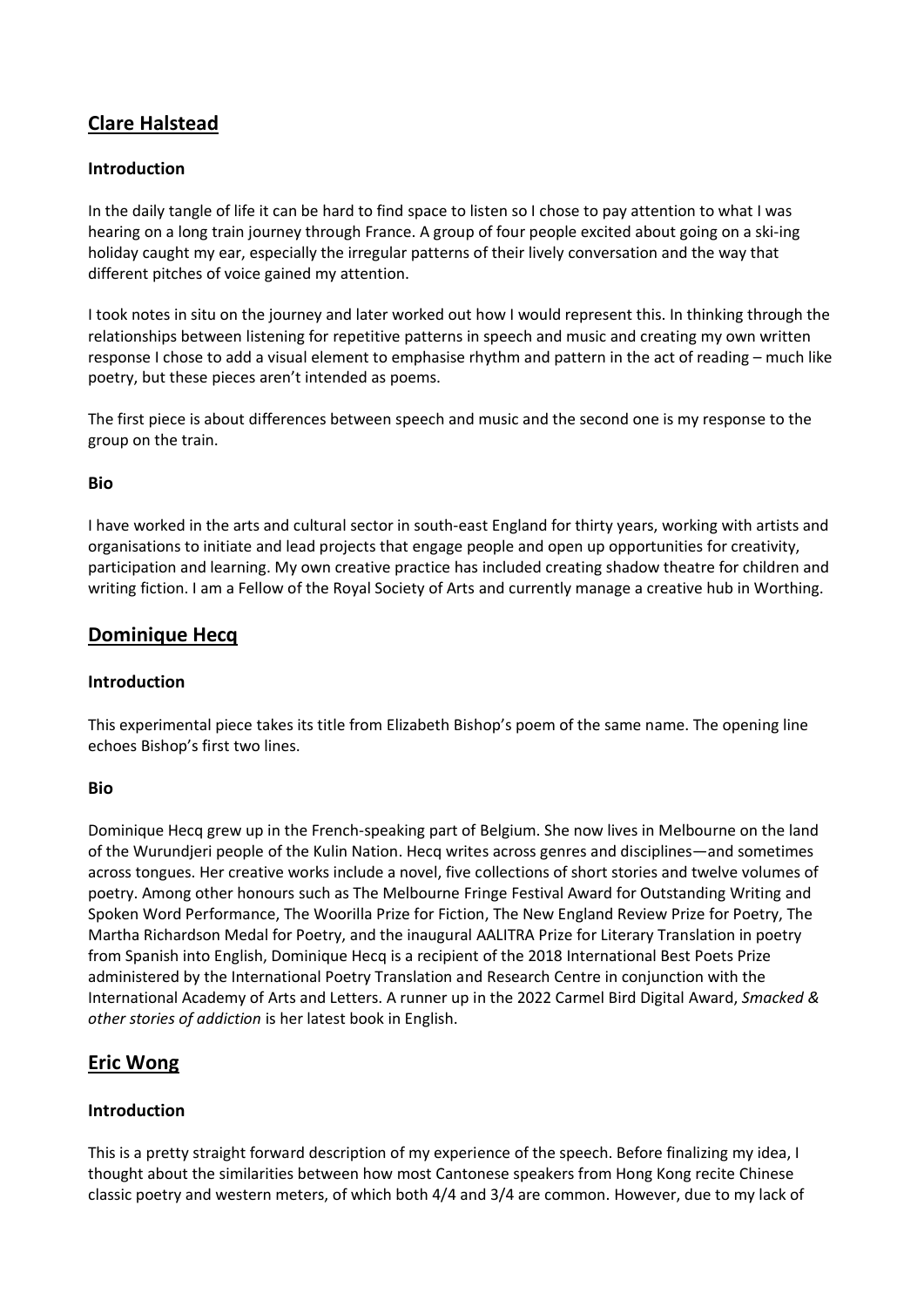understanding of Chinese poetry (and Chinese traditional music in general), I decided to choose something from everyday speech instead.

The speech I use for my contribution has a direct relationship with music as it is about music. It is about a song that the speaker, who is a musician himself, is so passionate about. There is a steady rhythm in his speech that is repeating and it sounds almost like an extension of the song, with a hint of harmonic tension and resolution in it, albeit it being a speech with no chords underneath it.

#### **Bio**

Born 1981 in Minneapolis, grew up in Hong Kong, studied psychology at the University of Minnesota, and audio production and engineering at the Institute of Production and Recording.

Currently based in Berlin. He performs works of his own and other composers', as a soloist as well as in groups including BISTRE, Panomorph, möbelgruppe, and collaborators including Fredrik Rasten, Siri Salminen, Johnny Chang, Matthias Müller, Guilherme Rodrigues, Brad Henkel, Ute Wassermann, Sayori Izawa, Yan Jun, Beat Keller, and Derek Shirley. Wong has released records for solo and group projects on labels Edition Wandelweiser, Creative Sources, and Inexhaustible Editions.

His works focus on perception of sound, as well as spatial relationships between sound sources and audience.

# **Gascia Ouzounian**

#### **Bio**

Gascia Ouzounian is Associate Professor of Music at the University of Oxford. As a foreigner—a Lebaneseborn ethnic Armenian with Canadian citizenship—who lives in England and works at an elite English university following an 8-year stint in Belfast, she often notices how English voices reflect (or in some cases resist) British imperialist power; and how they assert and produce social order at home.

## **Melissa Alley**

#### **Intro**

For this study, I used a recording of a hypnosis session where I regressed a friend to some key childhood memories. The sounds between the words, the breaths and swallows were interesting because of their staccato nature and were pregnant with emotion. I put them on a loop and made what I term as an auto trance painting, where I connect to something, some photo, an object or in this case, the recording and let the piece evolve un-impinged in the hope that it reveals some essence of the subject. The act of hearing the repetitive sounds put me in to trance and their rhythms influenced my brushstrokes.

I tried to allow the painting to evolve naturally without forcing any imagery. Interestingly, I now see faces and forms such as children playing on the bottom and to the right that were not created deliberately. Hopefully, this piece has revealed something that was held within these sounds that would otherwise have been unseen. It has been an interesting challenge to allow them to dictate the painting.

N.B. The original recording was for a film, a collaboration with Paul Tecklenberg and can be viewed here: <https://vimeo.com/manage/videos/216498813>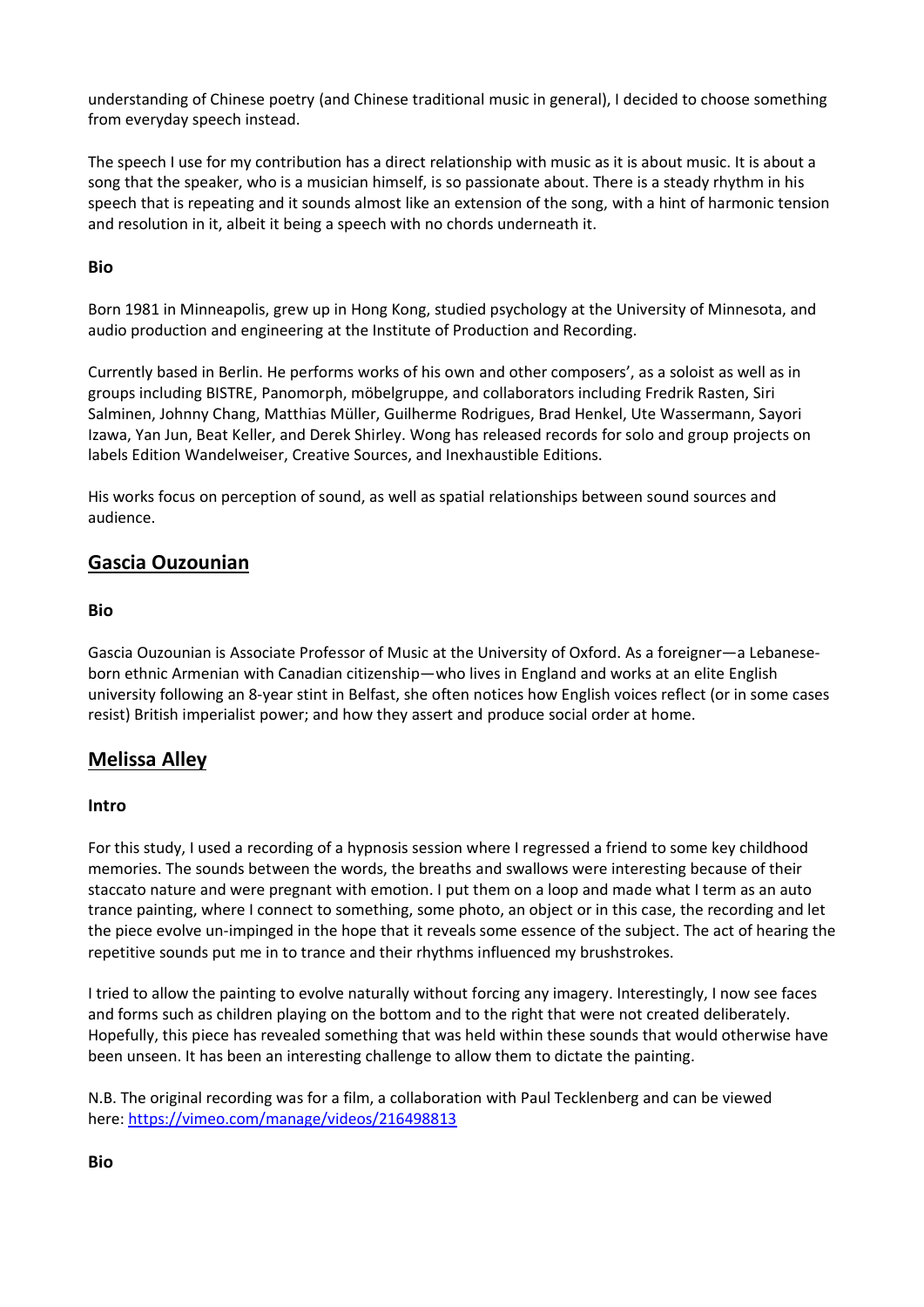Melissa Alley studied Fine Art Painting at Central St Martins where she was taught by Cecil Collins. Her interview on the subject is contained within *In Celebration of Cecil Collins: Visionary Artist and Educator*, compiled by Nomi Rowe, Tate Publications, 2008. Alley is currently attending the Turps Banana Off-Site Program under the mentorship of Marcus Harvey, Ansel Krut and Joanna Kirk. She has exhibited widely in the UK with her paintings as well as her performances using her training as a hypnotist and mesmerist within an artistic setting. Melissa co-curated 'DIY 19 Variations on the Theme of Wallpaper' with Paul Tecklenberg which was reviewed in Time Out, Metro, Vogue Italia and made the Time Out top ten exhibitions in 2000 review. She exhibited at the Venice Biennale in 2017 and 2019. Her short film, *Sessions: Park Keepers Room,* a collaboration with Paul Tecklenberg was exhibited at the 2017 Venice Biennale in Empire II, supported by the British Council and toured to Tallinn, Berlin, Madrid, Paris and Oaxaca. In 2021, her piece "Auto Trance Portrait of Young Woman with Checked Skirt" was selected by Eve Rothschild RA and Vanessa Jackson RA for the Royal Academy Summer Exhibition. Her work is held in the collection of The College of Psychic Studies.

# **Nigel Brown**

#### **Introduction**

I spend a lot of time following the contour of spoken word, searching for hooks of comprehension. But, as a native English speaker living in southern Taiwan, I often relax into a musical mode of listening. This is especially the case when surrounded by the complexly tonal Taiwanese Hokkien language, spoken to varying degrees around the country but usually dominant amongst older generations in the centre and south. Whilst I can get by with Mandarin, now the official language of Taiwan, I understand almost no Taiwanese. Perhaps my lack of comprehension is the main factor in this musical listening, but I'm sure the additional tones of the language and the commonly expressive delivery and vocal character of its often elderly speakers also play a role.

This recording was made in Xinying, at a large public park in the centre of the southern regional town. Xiangqi, a strategy game with similarities to chess, is commonly played on permanently installed concrete tables in parks. These are social gathering points for groups of mostly men above retirement age, who often spend many hours a day playing, watching and chatting.

Within the framework of play and the social context of the gathering, the exaggerated persona of the player on the left is easy to hear as a kind of improvised performance. He takes the role of gentle aggressor, playfully goading and throwing down challenges, his repetitive delivery punctuated and accented by the click of the xiangqi pieces hitting the board with each play. The names of the game pieces echo between the present voices alongside swear-word exclamations. His calm opponent, intently focussed on the game, is seldom heard, while the first player fields criticisms of his strategy by spectators and carries the rhythm with the energy of his recurring chuckle. The repetition inherent to game play is made audible by the player's spoken interactions and the tonal and percussive inflections of Taiwanese Hokkien language.

#### **Bio**

Nigel Brown is an Australian sound artist based in Taiwan, who enjoys working within a situation of instability and negotiation. This approach applies across improvised performance, composition, installation, and sound design.

Recent works have been created for diverse contexts and spaces including MOCA Taipei, Taitung Art Museum, Tainan Art Museum, Madou Sugar Industry Triennial, and TheCube Project Space. As a film sound designer, Nigel works across narrative feature film, documentary and video art. For theatre and dance Nigel specialises in the integration of sound in complex physical environments. Improvised sound performances are based on sonic possibilities revealed through modifying, deconstructing and extending the piano accordion. Solo and group performances have occurred in Australia, Asia and Europe.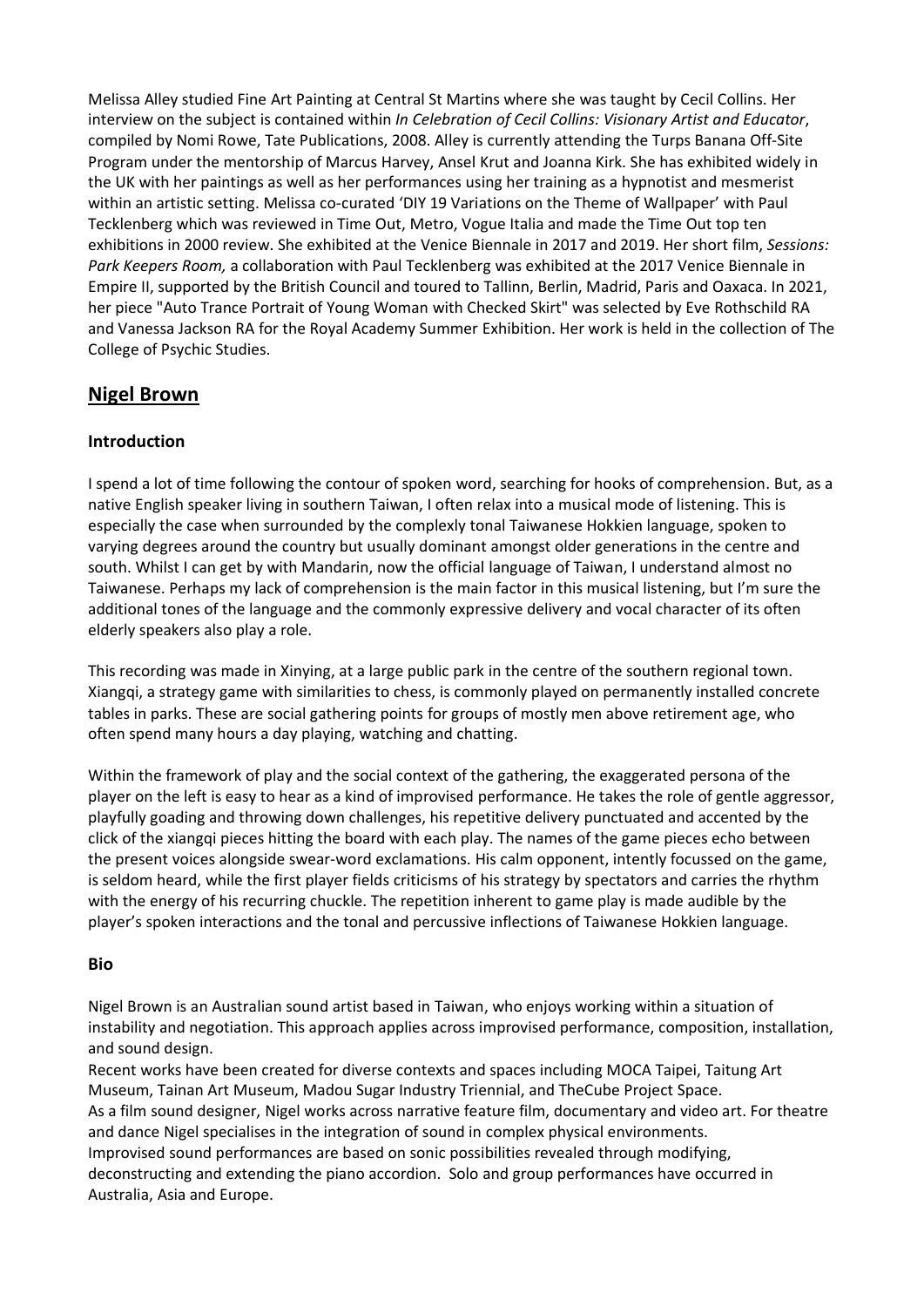In 2016 he relocated from Melbourne, Australia, to Tainan, Taiwan to establish Ting Shuo Hear Say with Alice Hui-Sheng Chang. Ting Shuo Studio is a space for the promotion of listening practice and experimental music.

[www.nigelbrownsound.com](http://www.nigelbrownsound.com/) [www.tingshuostudio.org](http://www.tingshuostudio.org/)

# **Paul Tecklenberg**

#### **Introduction**

For this study, I listened to the *World at One* on Radio 4 on Friday 4 th March. The news reader's pitch, tone and enunciation are calm and consistent and delivered to BBC standards. The delivery did not betray the emotion of death and destruction as cities are shelled and civilians killed. The study is based on the first five minutes of the program and the repeated words are:

- Russia/Russian 18 times
- Ukraine/Ukrainian 10 times
- BBC 5 times
- War 6 times
- Nuclear 4 times
- Western 4 times
- NATO 4 times
- Putin 3 times
- Shelled 3 times

This abstraction of data confirms the dominance of Russia over Ukraine. But if you add 'Western' and 'NATO' to Ukraine, it is equal. Which confirms that NATO and the West are involved in this conflict. Also, other words are omitted such as refugees, Volodymyr Zelenskiy and casualties.

For my response to this study, I decided to make light drawings on photographic paper using key words. With *50/50/50* I made pin-prick stencils of each state in the USA and placed them in an enlarger and moved the photographic paper under the projected light to capture an image. They are made 'blind' which means I don't know what they look like until they are developed. I used the same process, but I wanted to echo the calm and consistent delivery of the BBC, so I used film-based stencils with all the words the same size and typeface. The font is 'National First', which seems appropriate. I removed BBC from the list and condensed Russia/Russian and Ukraine/Ukrainian down to Russia and Ukraine. In war, territory and your citizenship overlap and almost become one.

The first series, I moved and paused the drawing of the paper to correspond with the number of repeats in the study. The first set were random and chaotic. The second series, I reduced the area I exposed, but also, the Putin stencil slipped, which gave it a stronger presence. The third series, I moved the paper in arcs to deliberately intensify each word and occupy more space. The final series, I stripped it back to 'Russia', 'Ukraine' and 'war' and dispensed with counting the repetitions. The chains of words stream over the print like vapour trails and overlap and collide.

#### <https://www.paultecklenberg.co.uk/#/50/50/50-avenue/>

## **Bio**

Paul Tecklenberg studied sculpture at Nottingham Trent University and a masters at the Slade School of Fine Art, UCL. Shortly after graduating, he co-curated '*DIY 19 Variations on the Theme of Wallpaper*' with Melissa Alley. The exhibition was reviewed in Time Out, Metro, Vogue Italia and made the Time Out top ten exhibitions in 2000 review. He has consistently had solo shows in the UK including *Bodies and Anti-bodies* in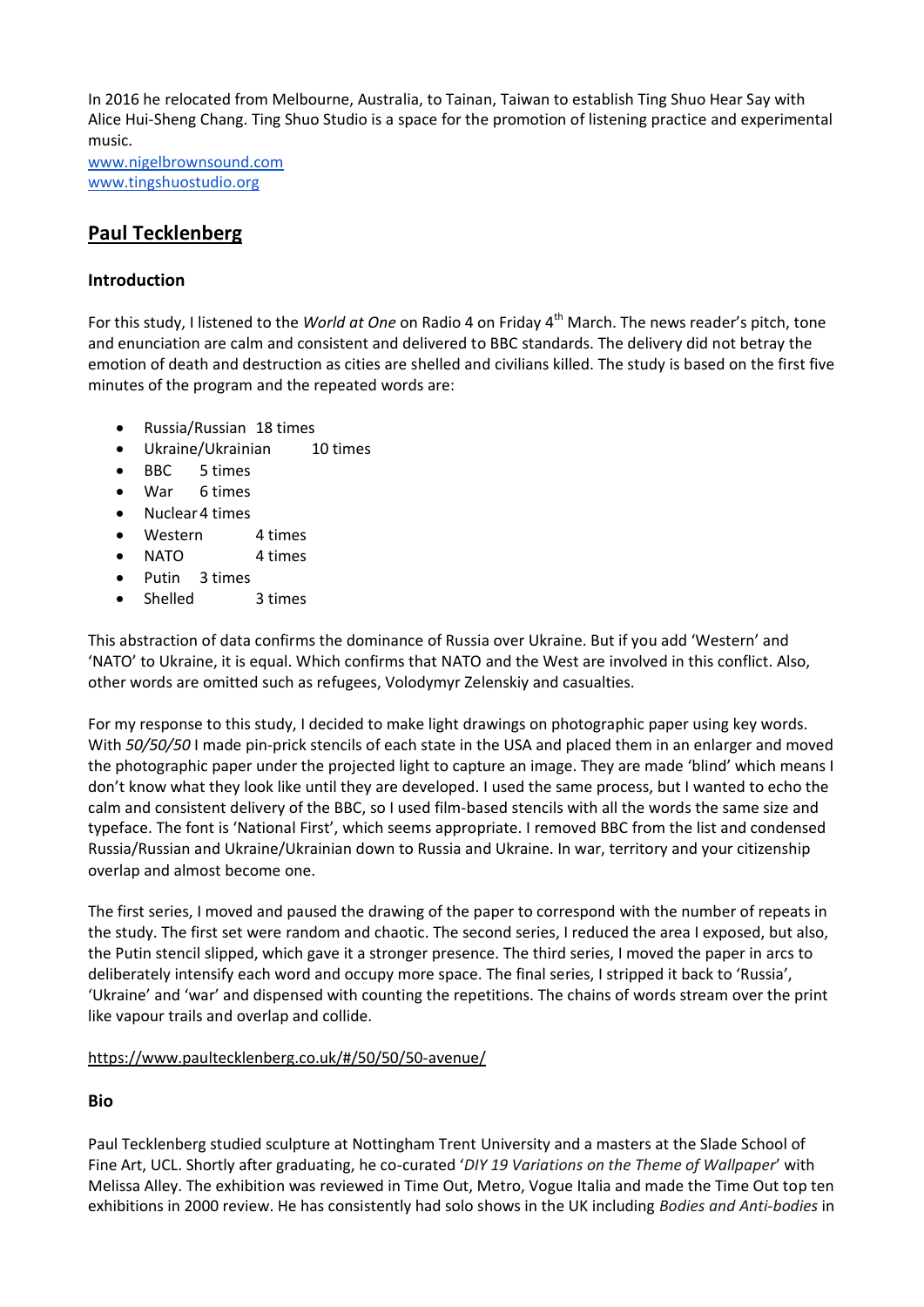Nottingham which made the Guardian's critics choice top five exhibitions in the UK list. In 2008 he was elected a life member of the London Group that was established in 1913. He has participated in more than 43 exhibitions with the group in the UK, Holland, Italy and the USA, four of which, he curated. Paul has exhibited with Central Booking NYC and was in *'Now You See It… Color & The Mind's Eye', 'Earth Works', 'Attract/Repel', 'Chemical reaction', 'Anatomical/Microbial/Microcosms' and Art & Science.*

He is the first artist in residence at the Swedenborg Society and he made work in response to the writings and building dedicated to Emmanuel Swedenborg, a scientist and mystic.

Paul has exhibited at the Venice Biennale in 2017 and 2019 in shows with the full backing of the British Council. In 2020, his sculpture *'Magnetic North'* was selected by Richard Deacon RA for the Royal Academy Summer show and Eve Rothschild RA selected *'Jacob's Ladder'* the following year. In 2022, Paul was elected a life member of the Royal Society of Sculptors. He has shown with commercial galleries including England & Co, Flowers and Patrick Heide Gallery and he has work in private collections in the U.K., Belgium, Holland, France, Italy, Germany, U.S.A, Brazil, Australia, Hong Kong, South Africa and Japan.

# **Peter Greenwood**

#### **Introduction**

Kraftwerk Autobahn 1972 single 02-01

I listened to Kraftwerk's Autobahn 1972, the track section from 8:26 mins to 8:41 mins, on repeat. There is electronica computerised drum and bass with an overdub of synth. It has a wash of sound that could possibly be determined as a simulation of waves or wind or water. Its direction goes from one ear to the next and back

again on my Sony WH1000MX headphones its very playful. It's got an undulating flow to it that I really love it feels very uplifting and emotive. There is a real sense of urgency and drive to the backbeat. You can almost hear the algorithm crackling away underneath it all. I particularly like the rigid pulse intersection between the electronic dynamic steady percussive beat and the organic grainy flow of the synth. In my piece I've tried to emulate that crossway in a visual manner. I created it on an Apple Mac computer in a vector programme using a pen tool with vector points that could be stretched and aligned to get a flow of movement.

## **Biography**

I grew up in Hull, Yorkshire UK, had a great childhood there, lots of freedom bombing around on bikes and getting into trouble. I got Grade 4 GCSE Art at school which is nearly the worst you could get. I was an apprentice signwriter after school. Being Dyslexic and a signwriter is not a good mix. I always wanted to be an illustrator as there were illustrators in my family, including William Heath Robinson. So eventually I studied illustration at Brighton University as a mature student and I've been an illustrator for 24 years now. I work from a big old 1930's building that is a shared studio with a bunch of illustrators. I've worked under two names and had 5 different styles. I still live in Brighton on the south coast of the UK. I have two children (grown up now) and two chickens (not grown up). Sent from headquarters.

# **Shauna Laurel Jones**

#### **Introduction**